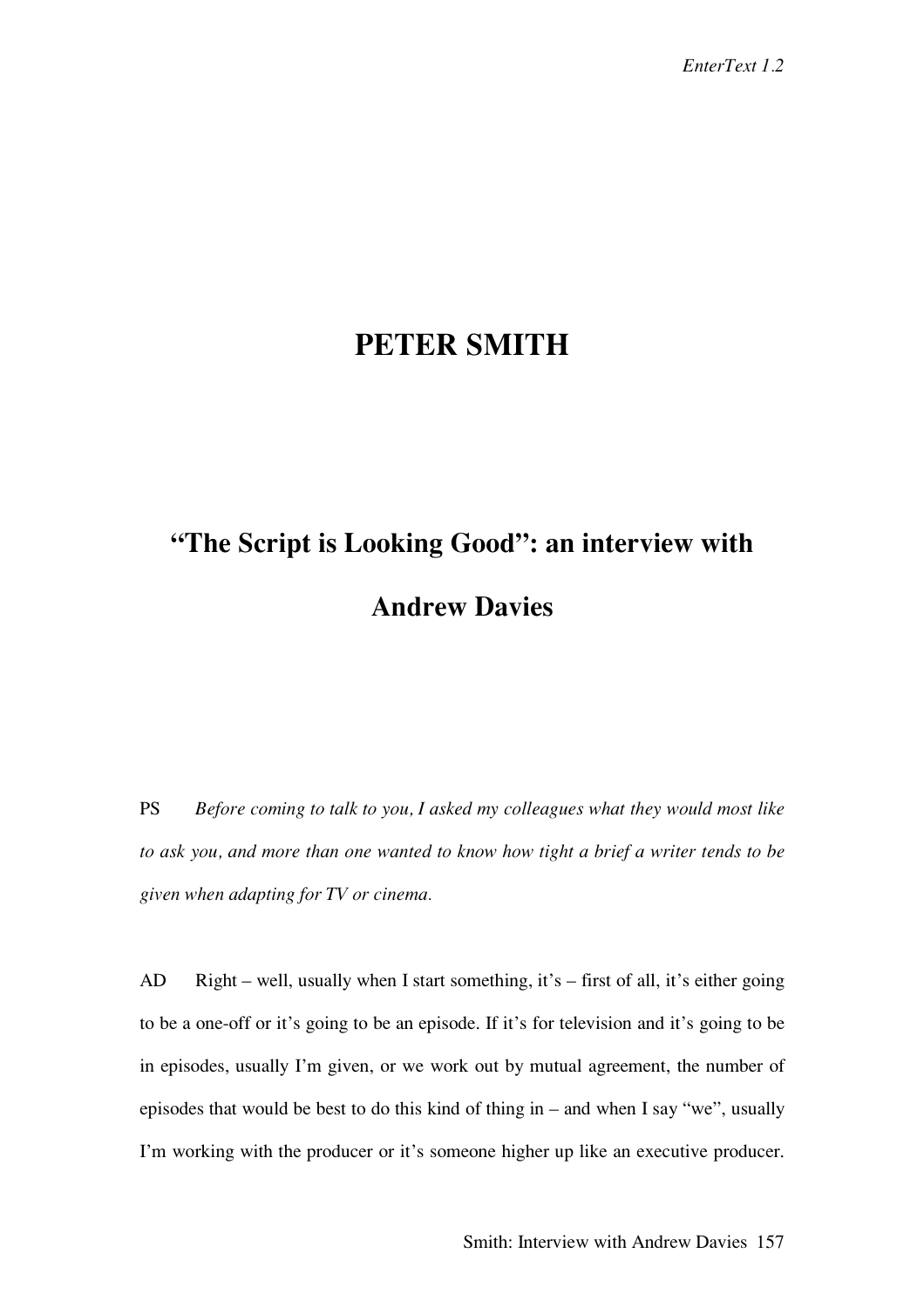For instance, I do a lot of work with the woman who's Head of Drama at the BBC. This is one of the good things about having been around for a long time; I knew her when she was a script editor. She was a very good script editor, and I suppose what I'm working round to is there's not usually a lot of disagreement about it. If she says "I think it would make three" or "I think it would make four" or whatever it is, I usually think she's right. Occasionally, you find that there's a difference, but generally people will go with what I say these days. And of course fashions change over the years, because – I mean – *Brideshead Revisited* is a novel of about 400-odd pages probably, maybe 500-odd, and the TV adaptation doesn't leave many of them out. And with that kind of long, leisurely pace.... I mean – Jeremy Irons practically recited the whole book, and then we had acting as well! You just wouldn't do that nowadays. Just about the longest you seem to get is six episodes.

So, yes, there's usually a pretty firm brief, but generally I get to decide the most important bits, like how to chop it up and where the episode ends.

PS *So does there come a point where you are happy with the overall structure and feel you can hand your baby over completely, or does your input continue into and beyond filming, as a sort of ongoing collaboration?*

AD Yeah, I like to have a continuing input after the filming process. When I'm writing the script, I'm writing what I hope I'll see on the screen. People imagine that my job is simply writing dialogue, but in fact it is a lot more than that, because one of the film writer's maxims is if you can do it in an image you should do. So a lot of the time I'm writing down shots – not in the technical language of cinematography but just saying what I would like to see, and I will write something like "Lara's face fills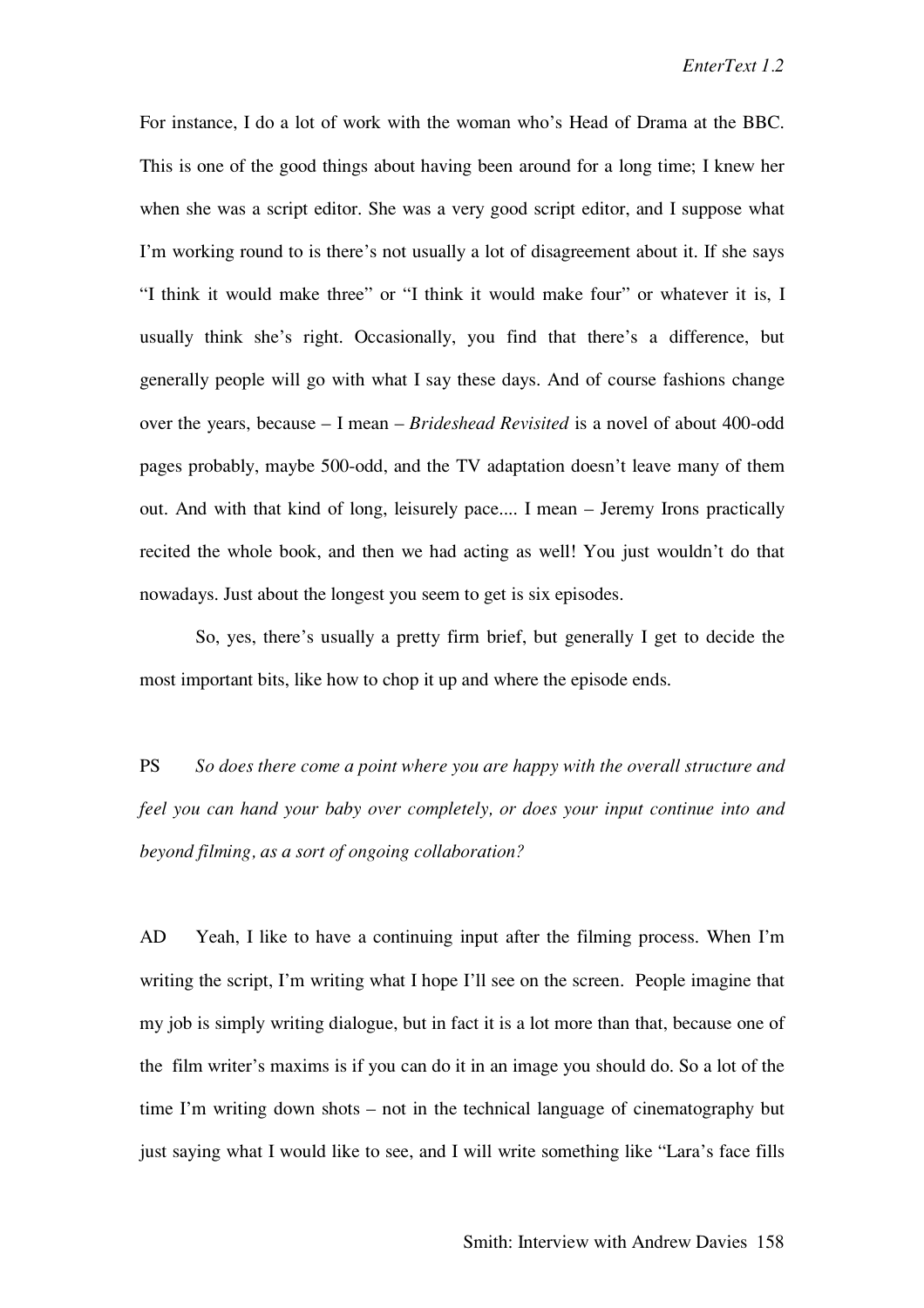the screen" – something which indicates that I want a close-up, but I avoid using the language of the director or the cinematographer, because I find that annoys them a lot.

So – staying with it or handing it over? Yes, I'm hoping that what I see on the screen will be what I imagined, or something even better. I hope it's going to be something even better, because they're bringing different skills and expertise that I haven't got, and their own kind of bright ideas and creative input, and that when they've done all the shooting and they've got the kind of rough assembly or an edit of an episode, I'll get to see it at that point usually, and I'll get the opportunity to make comments, which are often really to do about the pacing of something – or about – say when a major character makes his first appearance in the thing. I like that bleeding obvious thing when you get a big close-up on the screen so that the audience can sit up and take notice and say this guy or this woman is going to be important. So, yeah, I'll either go to a sort of tiny screening of – you know – six people, or they'll send me a tape and I'll comment.

PS *Talking about the process of structuring an adaptation, do you have any consciousness ever that you're starting in a particular way? That there are certain plums that you want to pull out of the original and they've got to be there as a sort of nucleus to build around? Or is it something rather different from that?*

AD No, I think  $-I$  think certain things in the book either leap out or they don't leap out, and if nothing leaps out, I don't want to do the thing. Very often there's a certain kind of major scene or a certain thing that I think is really very powerful. You imagine what you're going to see on screen: that's very important. And also it might be if it's a great classic that you kind of feel what is the real essence of this book, and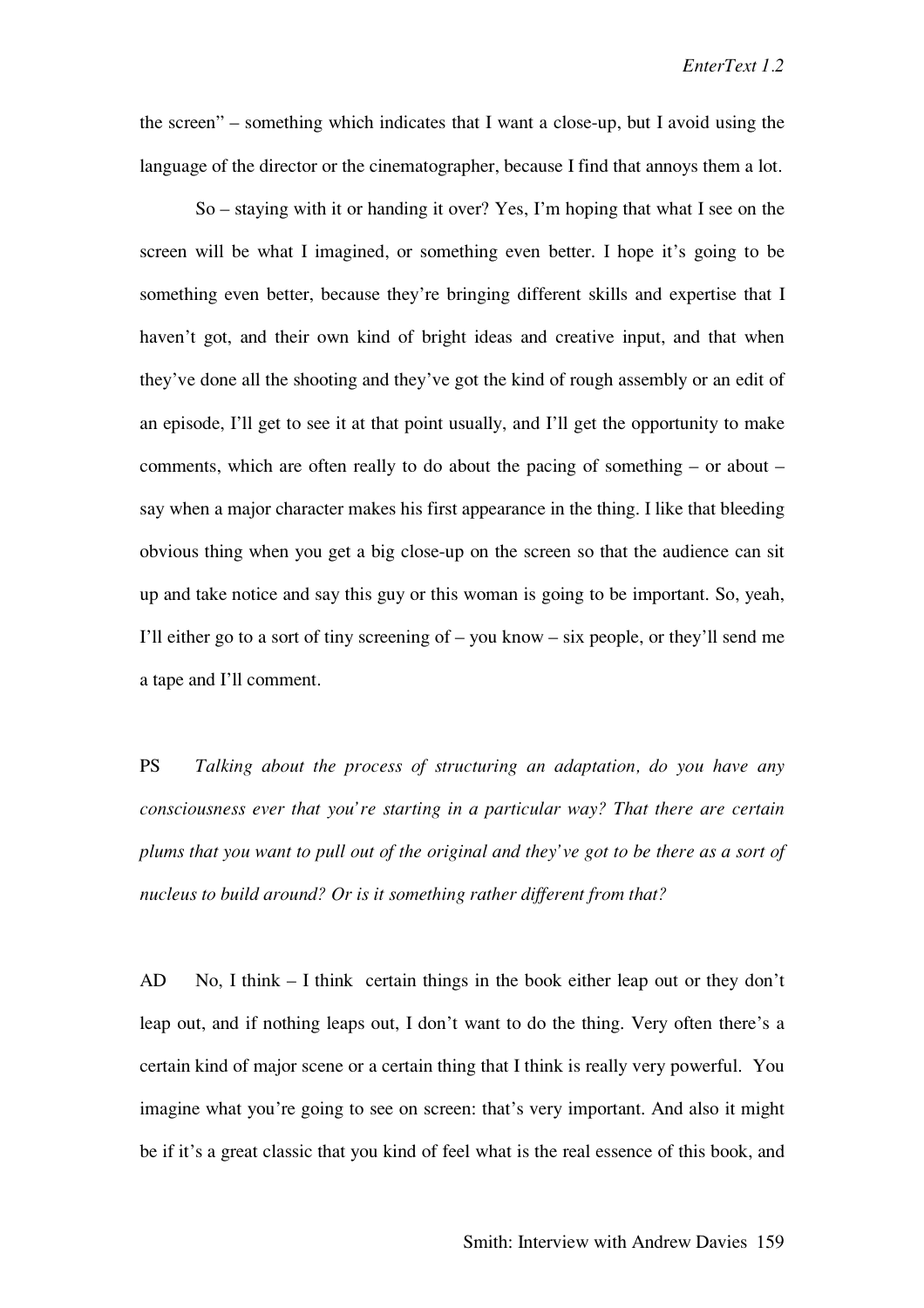especially if it's something that's been done before. Often you'll feel it hadn't been done right, or, it was done right for the 1950s or 1960s but a book appeals to us in a different way now. You'll want to bring that out. Or sometimes, if it's not such a good book (and this is very arrogant, obviously), I try to write what this book could and should have been but somehow wasn't. There was one.... A couple of examples of that were those books by Michael Dobbs, called *House of Cards*, *To Play the King* and so on, because he was not really a writer but he had some bright ideas of plots, and so I was really reinventing characters and just changed them to be much darker and Jacobean. And then another one I wrote (actually with somebody else - with Bernadette Davis) was a thing called *Wilderness*, about a woman who turned into a wolf. I was working there (or we were working there) with a really pretty crummy novel - American novel actually, set in LA and Canada - and we transposed it to London and Scotland, and made her work in a university library, because the thought of a full-grown wolf in a university library in the middle of the night is just such a sexy notion, and we were thinking that the book should have been like that and that in a way the whole thing was a kind of metaphor for - for – women's sexuality. And so, you get these kind of ideas about a book, and they kind of seize you with a bit of a passion really. You let yourself in for a lot of hard work, and unless you've got some kind of conviction about it, it's just going to be a dull slog.

PS *You mentioned the kind of dialogue that goes on between you and the producer, say, or the executive producer, or the whole production team. What about casting? To what extent are you influenced by who may be seen as ideal for the part? Would it be big names - or faces you can impose on a blank screen?*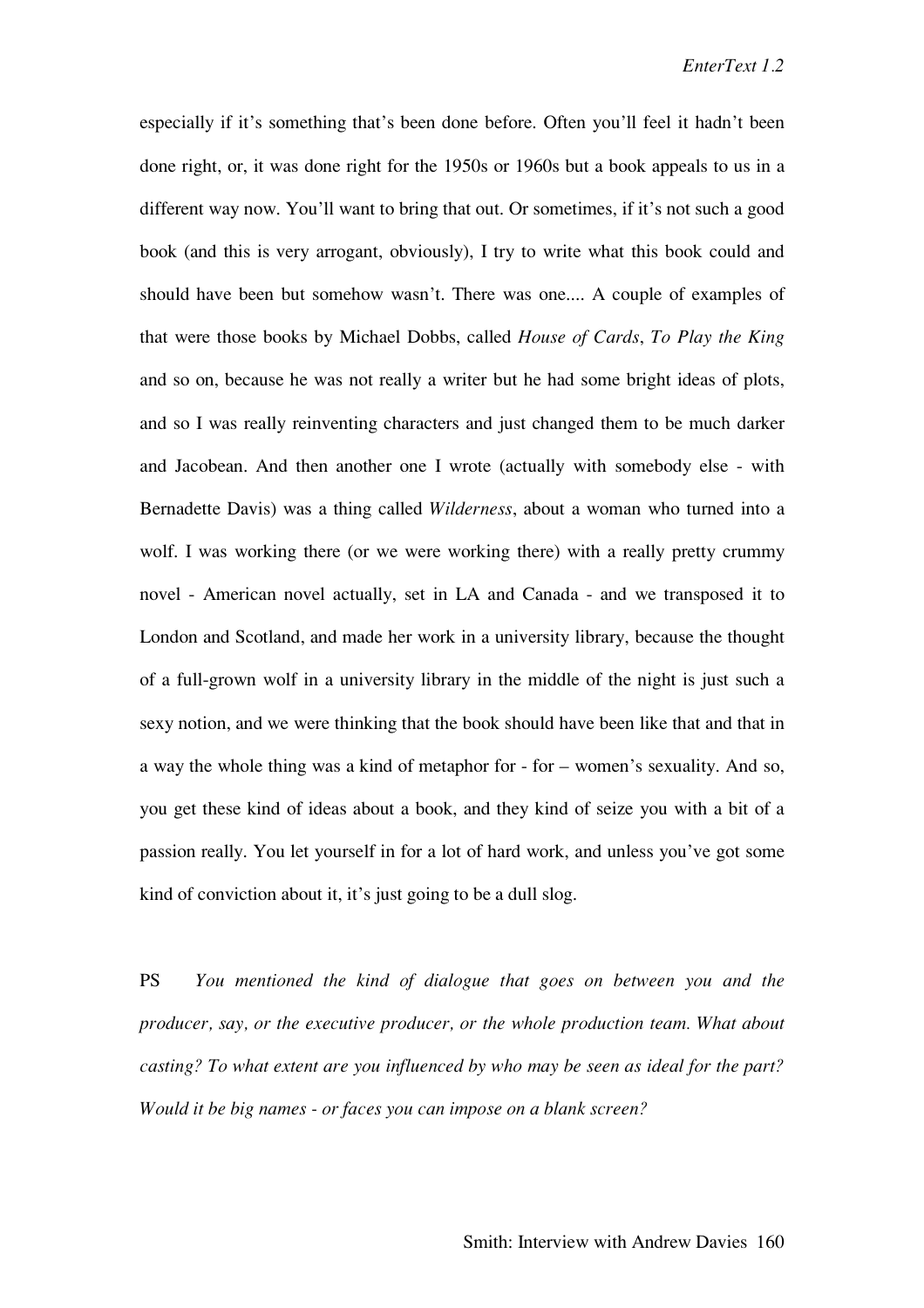AD Almost not at all. I find, when I'm writing a script, that I do actually see somebody in my mind's eye, but he or she doesn't have a face that I recognise. It's only very rarely that I'll have a particular actor in mind. It will happen occasionally, though. An example of that is Graham Crowther in *A Very Peculiar Practice* - right from the beginning. I'd seen him years and years before in Lindsay Anderson's film "If". He was playing a part in that - one of the teachers - and I just thought, yes, he'd be wonderful in this. But normally I just have these sort of phantoms in my head, so it's a shock when the real actor turns up. Ian Richardson in *House of Cards* was an example of that. I'd imagined Francis Urquhart - because he's so powerful, partly - as a big, heavy, strong, back-slapping, very physical sort of guy, and when Ian Richardson, who's almost kind of bloodless and very delicately built (although very strong in another way with a sort of fierce intensity) appeared, it was a big shock, and it took me a while to realise it could still work..

PS *Did you find that you needed to rewrite at all with this - sort of - more ascetic, cerebral figure in mind*?

AD No, not at all, although there were bits that seemed to me a little bit improbable for him to do, because - I mean - the girl in it (what was she called - the actress?), Susanna Harker, was actually probably heavier than Ian....

PS *And wouldn't go very easily off a tower!*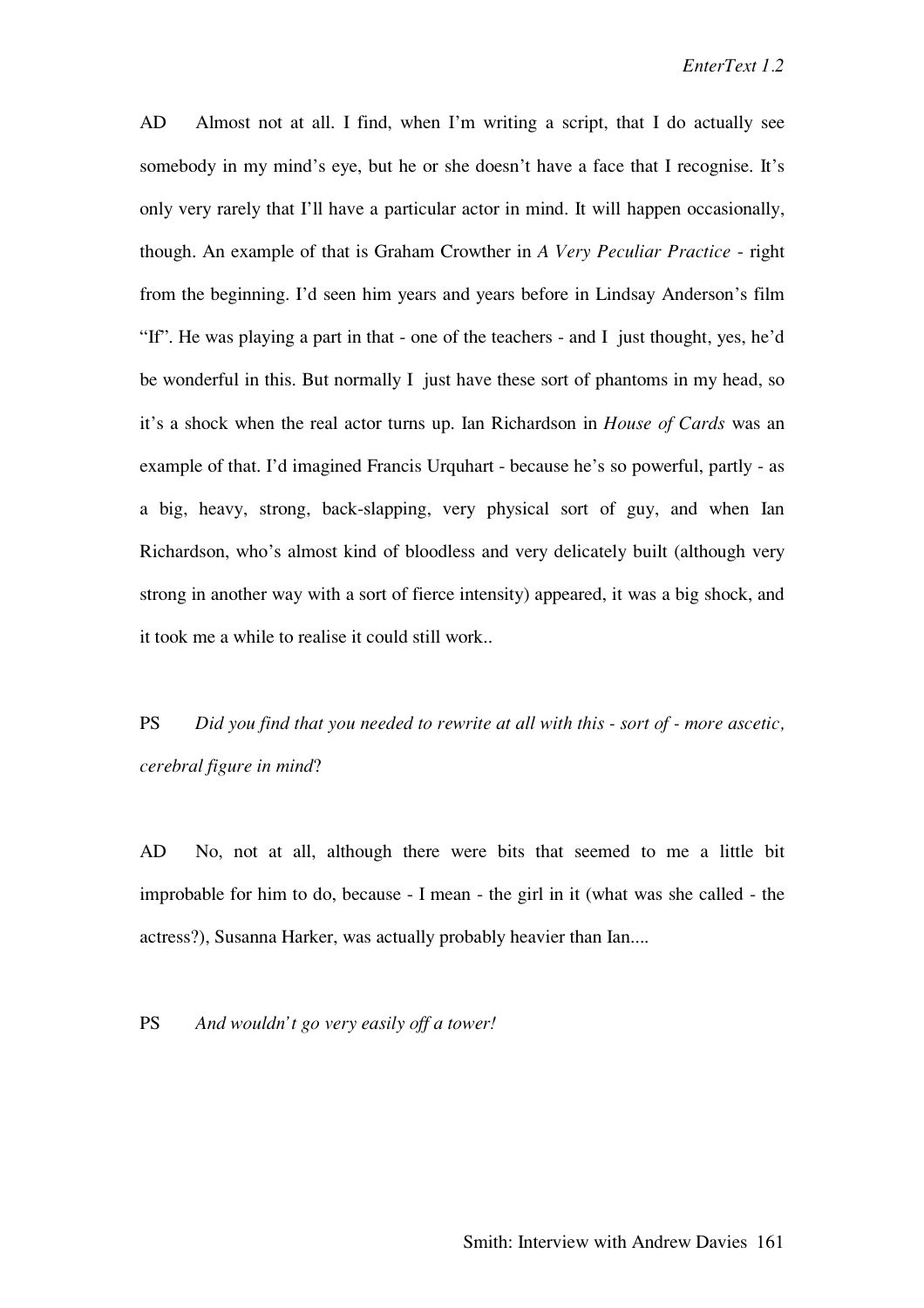AD Ha! Yeah! I thought she'd take some throwing over a parapet. But in fact he's just such a convincing actor that nobody queried it, so, no: there was no rewriting for the actor at all really.

No, sometimes you get - oh, what...? In *Vanity Fair*, I'd always imagined Becky Sharp as really (there's an awful word, "feisty", that's almost impossible to avoid these days!) very forceful, and little, and energetic, and spiky, and so on, and I was quite surprised they cast Natasha Little. I was surprised by her style of doing it, because she's very beautiful and rather serene, and doesn't apparently do an awful lot. But - I mean - her way of getting blokes was kind of draw them in, and as a person she speaks rather quietly, and has a rather knowing smile - like she understands just how you're feeling. It was like a different way of playing Becky, but strangely enough, even though I hadn't imagined the lines as being spoken in that way, it worked just as well with those lines, and so it was really a nice surprise. In fact when people ask me what's my favourite of the adaptations, I generally say it's *Vanity Fair*, simply because I was constantly being surprised. The director kept doing things I just didn't expect to happen at all, but they worked! And Natasha was so different from what I'd imagined, so I was fascinated all the time to see what she was going to do. Whereas something like *Pride and Prejudice*, even though I suppose Colin Firth's performance (and if anybody's overdue for an Emmy it's him) - was a consummate delivery of all that I'd hoped, except in a few details, it wasn't utterly surprising. He didn't go in a different direction, even though what was there was great.

## PS *Has there been anything that you've found yourself unable to adapt?*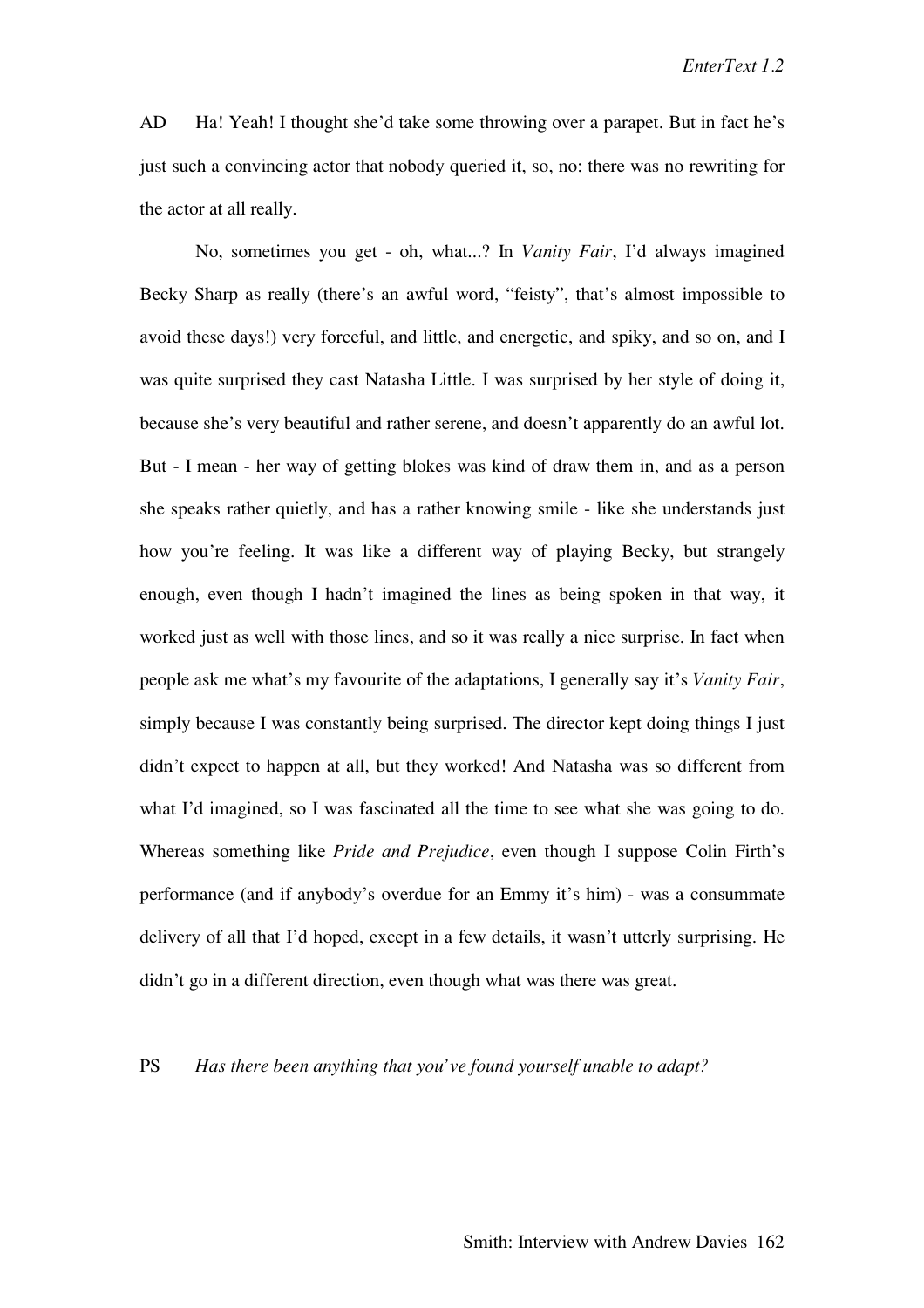AD Well, I have been offered some things that I didn't want to do. For example, while there have been some successful film versions of Henry James, James is somebody that I didn't really get on with in the books, and so he's one example. Nobody's ever offered me a Virginia Woolf to adapt, and if they did, I'd turn it down. Oddly enough ("oddly", probably because there *are* some very powerful scenes) I feel uneasy about D. H. Lawrence somehow: I'm not quite sure why. It's very easy to make him bleeding obvious, I suppose!

But it's mostly things with good stories I go for. It's interesting that so many people regard - with justice - Martin Amis as our leading contemporary novelist, yet nobody thinks of adapting him for television because the characters aren't real characters and the story is never a proper story. He manages to be a major novelist without creating characters that feel like real people or a story that would make more than half an episode. So really your standard nineteenth-century: your great canon of nineteenth-century novelists, English, French, Russian - I don't think anyone in the twentieth century is old-fashioned enough to think that sort of thing is still worth writing. But they launch a story. They get a grip on you, and keep you; they have characters that grow, and develop, and change, and make you want to know what's going to happen to them. So those are the kind of things that one likes to do.

PS *Is there a temptation for you? Is there something you've always very much wanted to adapt and - for one reason or another - never got round to writing?*

AD Well, I've been very lucky and got to do a lot of my favourite things. I would have liked to have done a *Sense and Sensibility*, but - of course.... In fact I was very miffed about Emma Thompson. I mean, what are these bloody actresses doing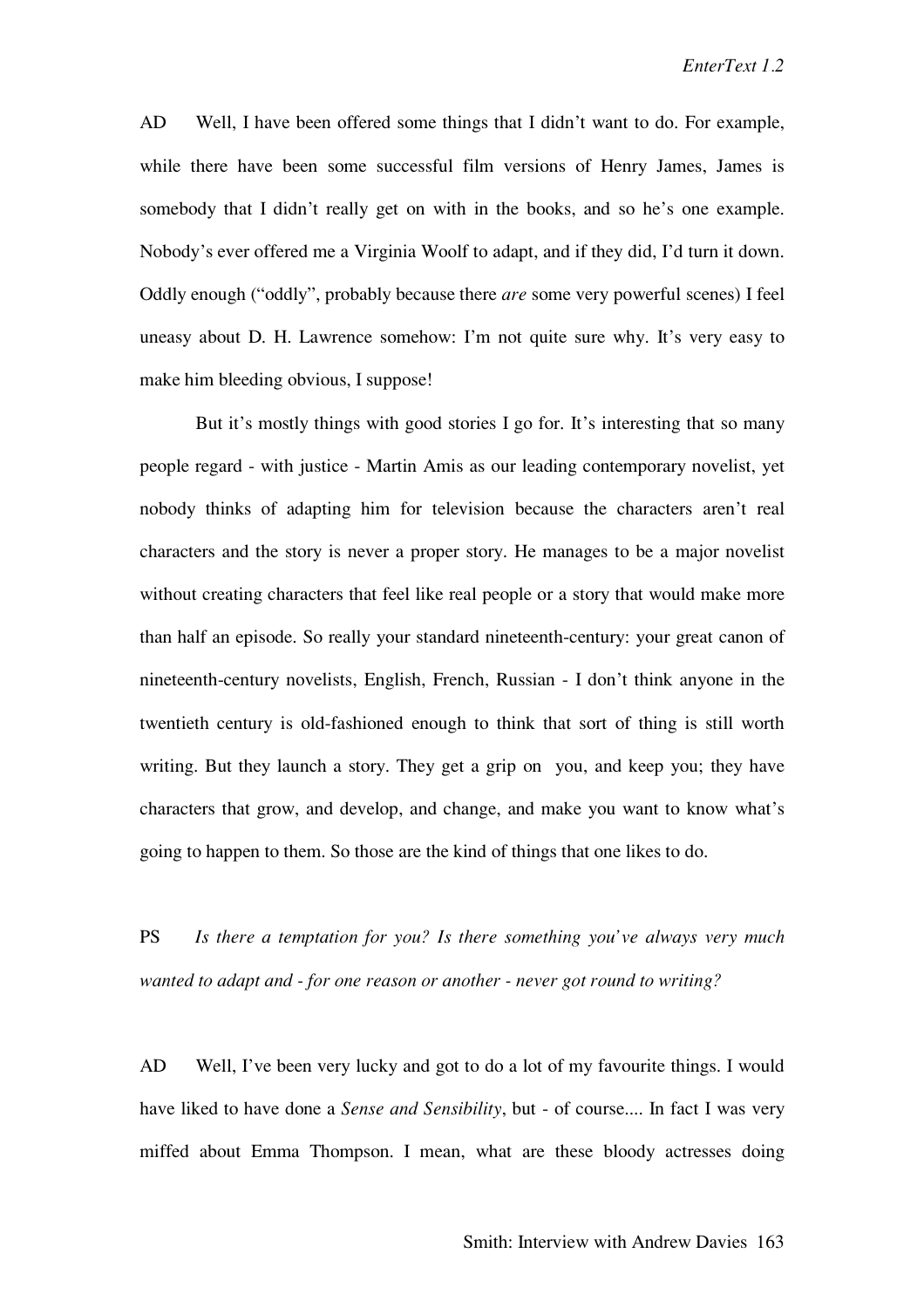stealing our jobs! I mean, I didn't go along and audition for the female lead in *Howard's End*, did I? So why can't she lay off scripts? *Sense and Sensibility* – I'd like to do a very pro-Marianne *Sense and Sensibility*., and everybody always does a pro-Elinor one - you know, because everybody's so fucking sensible all the time!

Anyway - yes - so sometimes things that other people have done annoy me because, when something's been fairly recently done, you know nobody else can really do it for ten years or so, and so by the time I get a chance to do my *Sense and Sensibility* I probably shan't have enough energy left!

PS *What you've been talking about probably makes my next question redundant, because you've been talking about adaptation as a creative, personal process. I had wondered, though, whether you had found any tension between the television and film work that has been coming your way - not exactly easily perhaps but regularly, and bringing a fairly assured income - and your own original work. The adaptations, I know, are original work too, but do you ever feel they've threatened your own original work?*

AD Yeah, what I do feel is - although not all the time - a certain sense of guilt that I should be turning down some of these things, and making some time, and writing something original, and I think: "Why don't I do it?" It may be partly because I do still find adaptation genuinely exciting: I mean, I want to read, and I want to transmit the book or whatever as I see it. And the other reason might be something to do with age and less happening in my life as it were - less Sturm und Drang and all that kind of thing - no love affairs or career crises. So if I were writing something original it would probably be something a bit more remote. I suppose I'm saying there's nothing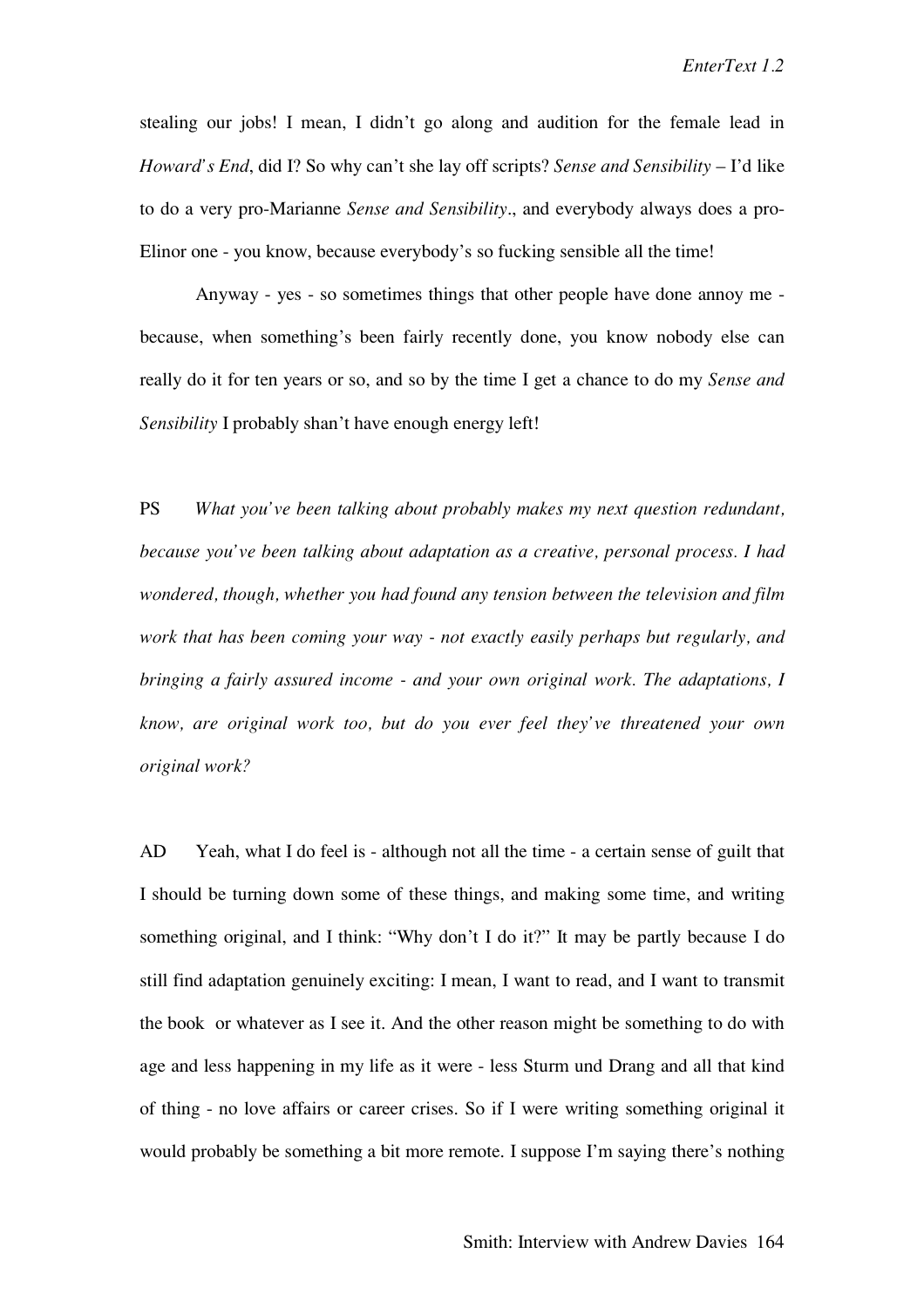burning a hole in me that I've got to write, which was.... I think you almost need that sort of edge to write something like a novel. They take a long time to write, so with *Getting Hurt* or *B. Monkey* there were things that really exercised me that meant I passionately wanted, I might almost say needed to write both those books.

I suppose I'm quite pleased - although it's kind of adaptation - that I've done something that's very close to an original, which is a modern take on *Othello*, in which he's the first black Commissioner of Police, so all I've taken from Shakespeare really is the bare bones of the plot and the notion of a really intelligent man in the power of that raging sexual jealousy - although in a way you don't need Shakespeare for that because most of us have experienced it from time to time. So I suppose I would like to - it would be interesting see what I could come up with if I could take the time and come up and write something wholly original. But another thing too is that I've never been the sort of writer, I suppose, who spins fabulous things out of imagination. Most of the stuff I have written has had its roots somewhere in my own life, and I've always thought that how a lot of writers decline is simply through being writers. Fuck all happens to them! The life of a writer - forget it! Obsessive - boring – it's all about writing! It's terrible!

PS *You've ended up writing a lot of prose, but an awful lot of that prose has coexisted with - supported and been supported by - visual images. Where did that come from?*

AD I think it might - it might just be an accident of opportunities, because I became a real writer through writing radio plays, simply because that was what I was able to sell in the early days - very early days. And I find you learn most writing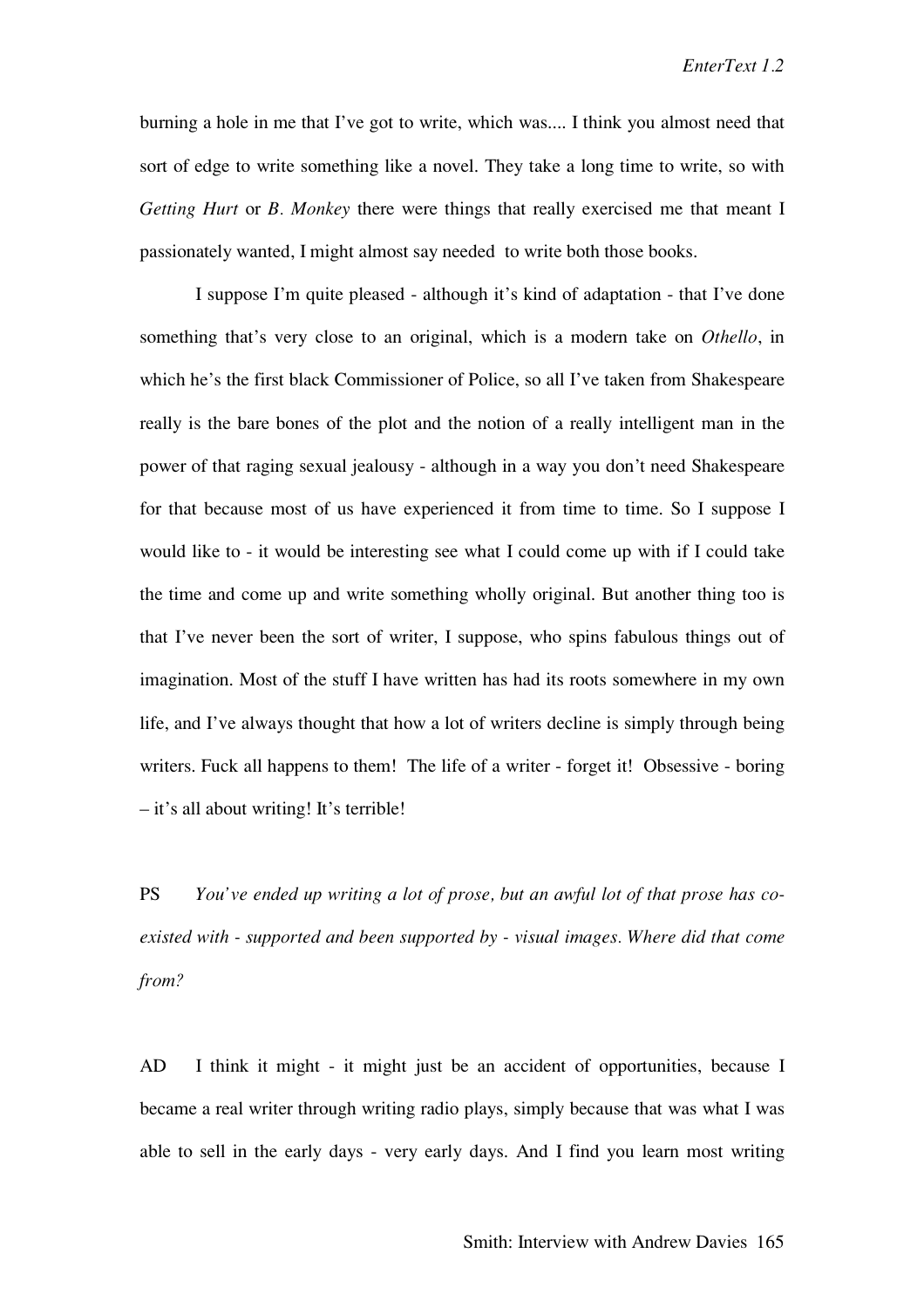drama - I suppose the poor bloody novelists don't get the opportunity to work with other people - but you do learn most as a dramatist that way: you work with producers and you soon find out what works and what doesn't. I had a very good producer who produced a number of my radio plays, and he just sat me down and showed me how with a page of quite good dialogue that I'd written most of it was redundant, and how you could make the scene work within about three or four lines, which was a bit dashing, you know, when he first did it, but it was a lesson.

So, anyway, I went from radio to.... We got a telly when we started having kids, really, because we thought our life was closing down a bit, but in a nice way, and this was 1963 and there was *The Wednesday Play* in all its glory, and I thought: "Christ! I want to write one of those!" And that was how I got into television, and when I discovered that television was paying about ten times as much as radio, I thought, "I think I'll keep going with this if I can," although it was difficult. I did keep the radio plays going, because you could never be quite sure of getting television plays accepted. It was to do with things like patronage in a way, almost. In television in the Seventies, which was the time when I kind of got established and got to the state when I could have actually gone full-time (although I didn't really want to), producers had far more autonomy, and two producers, one called Louis Marks and the other called Rosemary Hill, just liked my work a lot, and so, as it were, they were kind of bringing me on. And various people spread the word about how good I was and how cheap I still was, and gradually I sort of became known as a good thing.

Why am I visual? Well I just am that sort of a person, so when I read a book I see pictures, and if I'm telling somebody a story, I'll certainly be imagining certain quite specific and vivid things. I used to be good at art in school, and keen on it.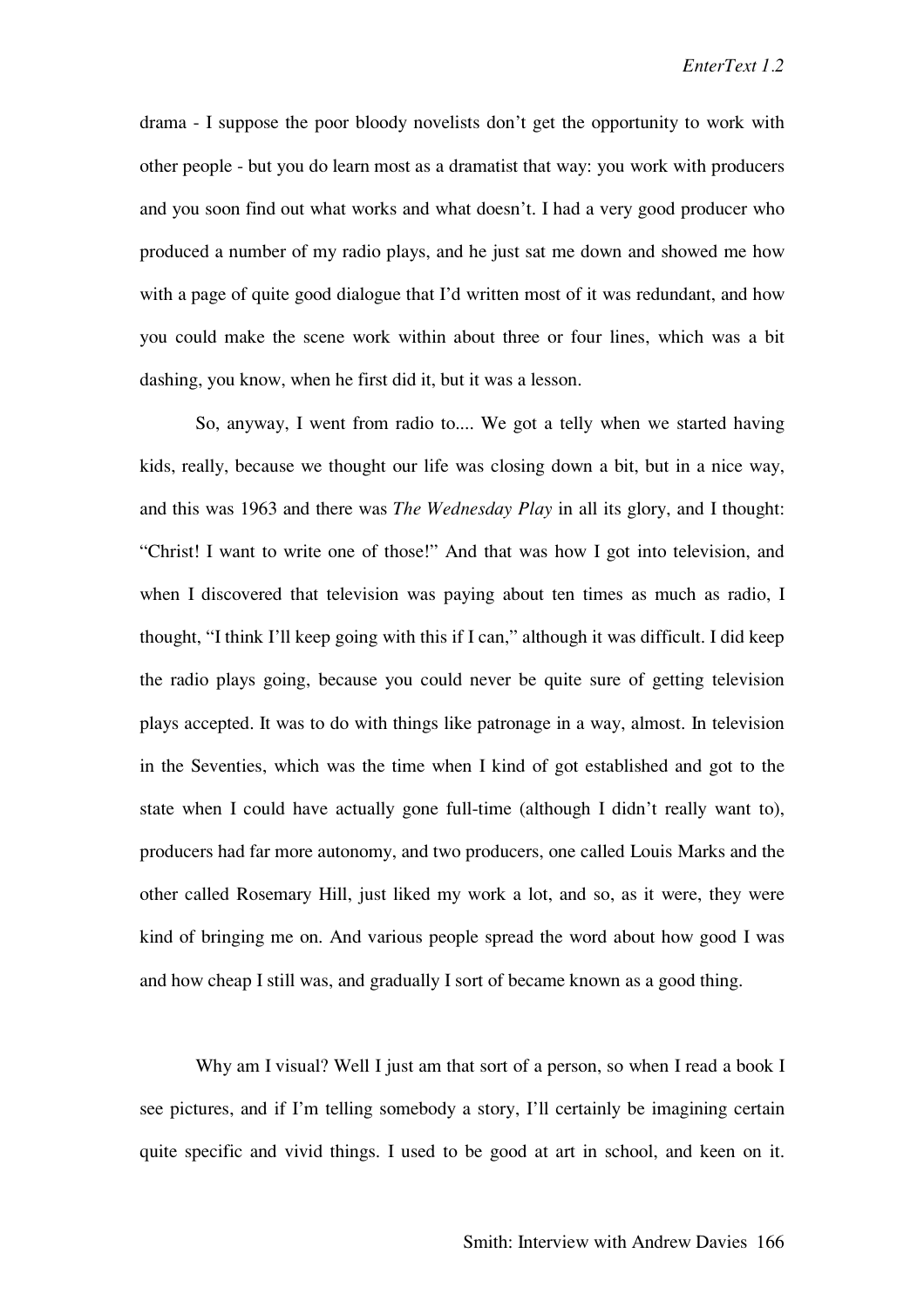Whether that is relevant or not, unless you can see things visually you're not going to be any good as a writer for films.

PS *You've talked a lot about ways in which you've collaborated with people ways in which you've been taught how to write. You've got a teaching background yourself. Can creative writing courses work, and, if so, how?*

AD I think it is possible to teach people how to write. There are two kinds of ways in which you can approach teaching creative writing, and I think they both have quite different outcomes, although sometimes the one can become the other. What I mean really is that, whether you're teaching kids or adults who have dabbled as amateurs, there's often a very strong impulse to go on a course and do this, and part of the reason is they've got some very powerful life material which they just want to express, and it's important for them to express it. It's a kind of therapy really, and the end result may or may not be wonderful, or saleable, or have the same effect on other people that it has on the writer, but usually to write something like that, and get it out of your system, and say, "Right, there it is!" is enormously helpful in helping people just to understand their lives, and come to terms with them, and achieve "closure". At least, everybody says that! So there's that kind, and I've taught on non-selective creative writing courses - first come first served - and I've done it on a Greek island where people sign up really for a holiday, where they can get pissed and swim in the sea. And there my aim is to just encourage people and free them up and give them permission to write without worrying about the quality. The other sort, which of course still has elements of the therapeutic and the "just let go and express yourself" about it, is the sort of course I've taught at Warwick University - creative writing for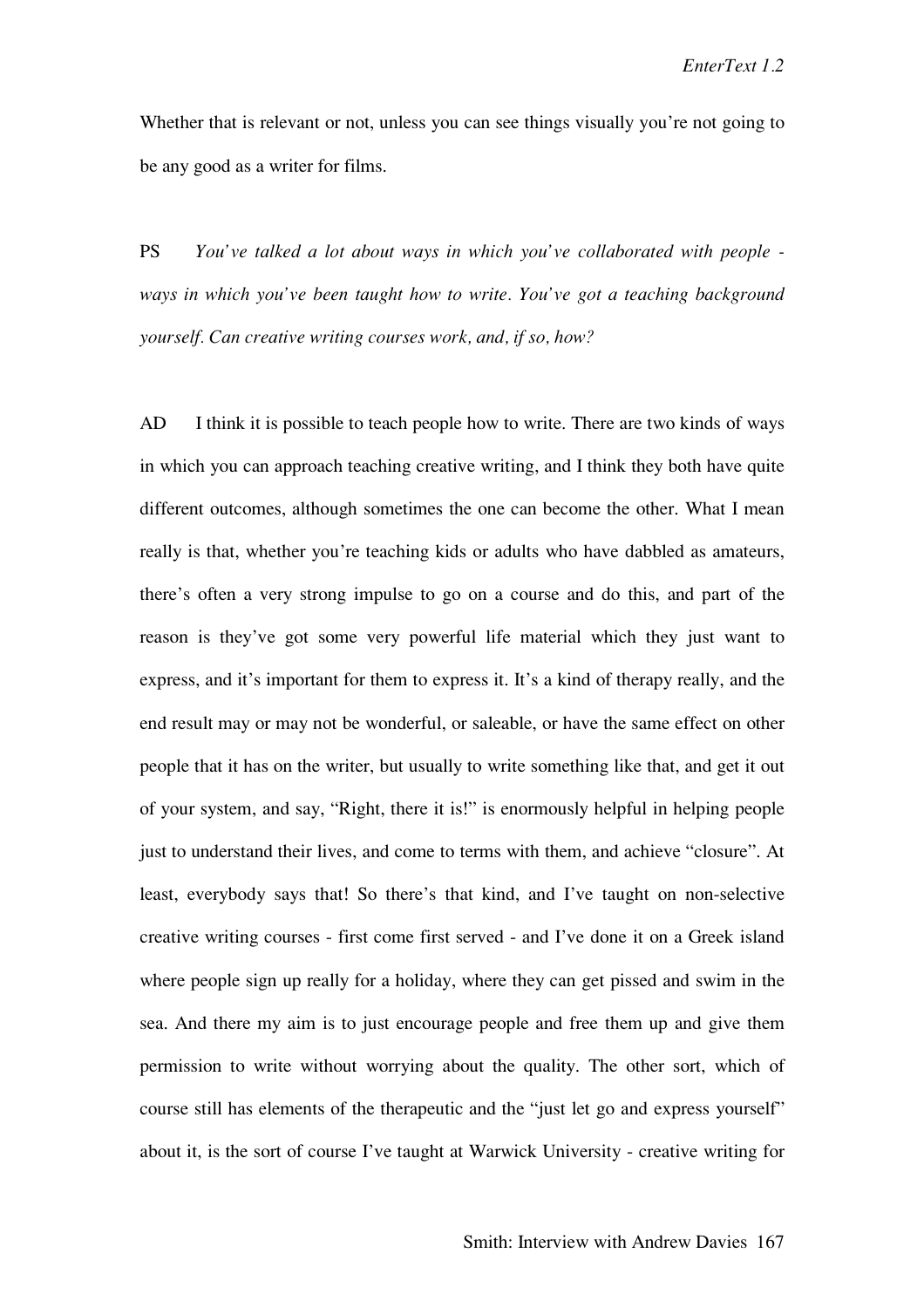credit - where a certain amount of achievement is called for. I always used to try to discourage people who were trying to get Firsts overall. There's just no fucking guarantee. I used to say: "I guarantee that you'll do something that'll pass – that'll satisfy the requirements, just like writing an essay - but no more." And what I find with that - I mean, can you teach it or not - is that there are certain technical senses in which you can teach it, but if somebody is just an appalling person and just accepts the cliches without looking for themself, it's very hard to teach them to look and to come up with an individual viewpoint. And - and I'm sure this is true of lots and lots of things - somebody who's very good already you can teach a lot to and they'll learn very quickly, and the most casual thing you offer will just inspire them and fire off lots of ideas. Whereas, with people who are not much good, you can work your bloody arse off telling them stuff and it just doesn't sink in or they understand it in the wrong way, or whatever, which is I think one reason why I won't do non-selective courses any more - at least except on another Greek island, and then the attraction would be the sun and the bars and so on rather than the actual teaching, because in almost every group there's one problem personality who just can't write and is really aggrieved because of this and takes it out on everybody else, and it's just terribly hard to deal with them really. In a way what you want to say is, "Try to be nicer and more interesting, and fucking well listen! And look, instead of just moaning about yourself all the time!" I do try to be patient, but when you're stuck with somebody for a whole fucking week and you're drinking as well, usually there's some point at the end of the week when I find myself saying something like that, which doesn't go down at all well really - makes me feel very ashamed afterwards! The sad thing of course is that in one of these random groups there are usually one or two people who are unexpectedly really, really interesting, but there again I feel guilty about hanging out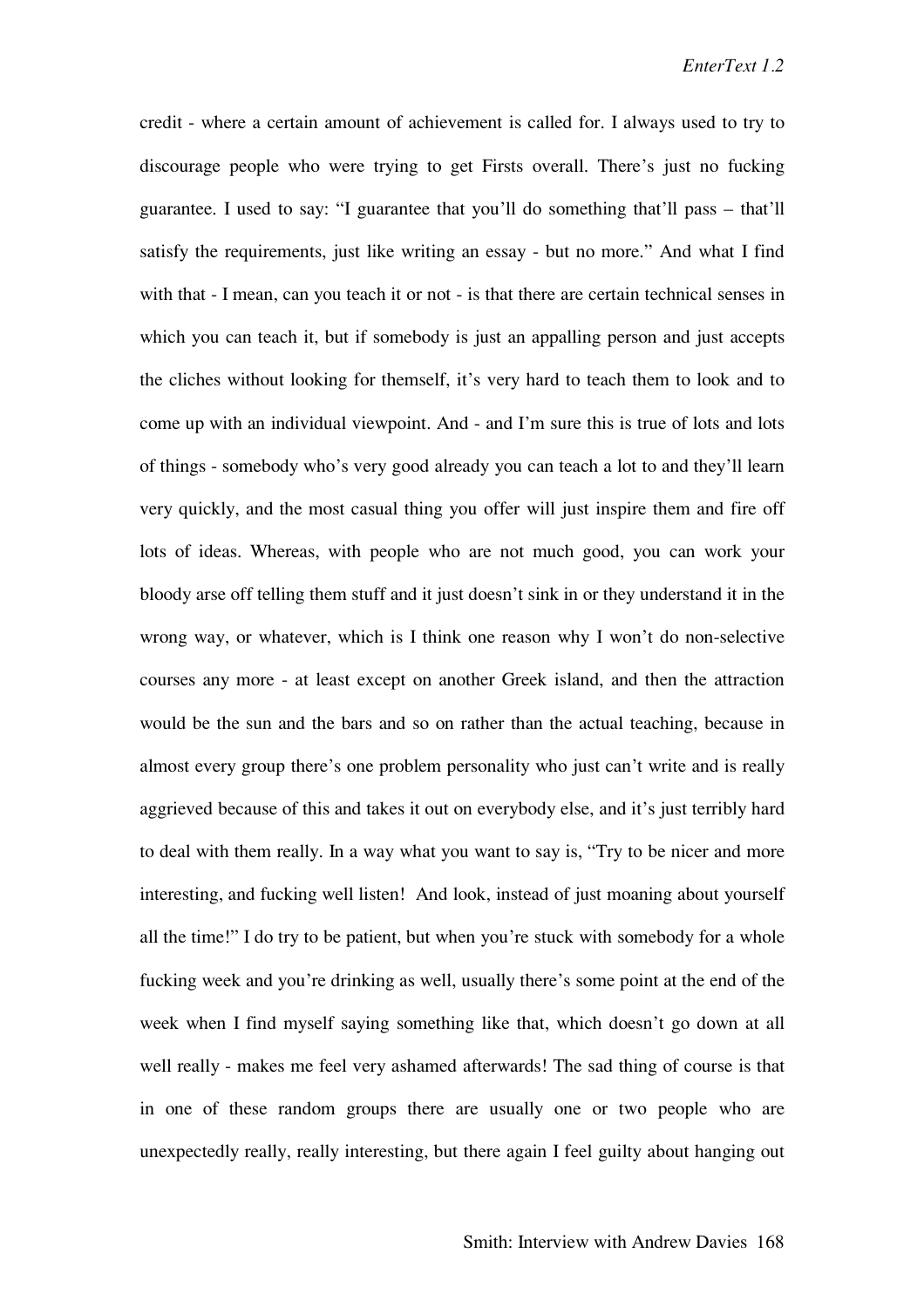with them because you feel you need to give everybody equal chances. But I used to enjoy teaching creative writing at university. I think young and intelligent people which they all are obviously or they wouldn't be at university - are always okay to teach. They always seemed to have an understanding that there were no guarantees and we were just doing this for a bit of fun, and if they got a good grade then it was a bonus.

### PS *So what's the next project for you.*

AD Well, there's a batch of things that have been done and haven't been screened yet. There's this version of *Othello*, which is a two-hour, one-off ITV drama, which is being shown this Autumn, and there's a straightforward adaptation of a Trollope, called *The Way We Live Now*. Do you know it?

PS *Yeah, I do.*

AD Because it's not at all what I thought of as being a typical Trollope. I mean, I'm not really a great follower of Trollope, but this is a great story, and it's got David Suchet doing the performance of a lifetime. That's going to be on on BBC in November. What I'm doing now is finishing the first drafts of.... I've been doing some very scary things. *Othello* has been very scary, but it's turned out well, and I've finished the first draft of another TV adaptation of *Dr Zhivago* (which again was daunting because everyone wonders how you can do better than the David Lean film).

#### PS *But again it fulfils all your main criteria.*